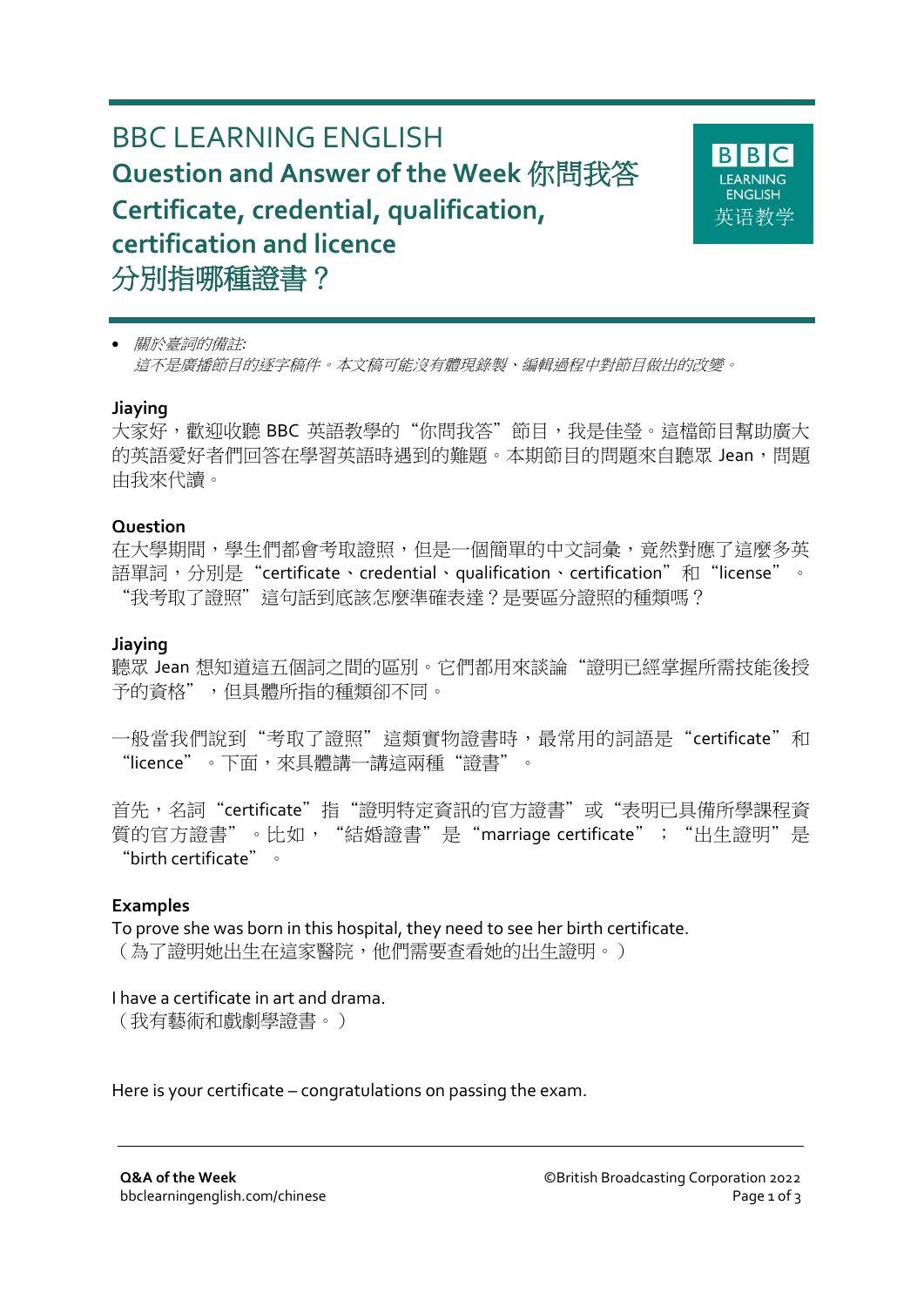(這是你的證書,恭喜你通過了考試。)

### **Jiaying**

接著,來看"licence"。"Licence"一般指"許可證",往往用來證明某人或某機構 被允許做某事或擁有某物。比如: "driving licence (駕照)"; "business licence (營 業執照)"。注意,名詞"licence"有兩種拼寫:英式拼寫為"LICENCE";美式 拼寫為"L I C E N S E"。聽兩個例句。

## **Examples**

He has a licence to work as a lawyer. (他有律師執照。)

#### She's gained a licence in accountancy.

(她獲得了會計師執照。)

## **Jiaying**

下面,我們來說說"credential"。我們往往使用它的複數形式"credentials",指 "資格證明",通常是為了表明某人適合某項工作或職位。當人們問你有哪些 "credentials"的時候,不一定問的是實體證書,也可能是在問你的資格和技能。來 聽兩個例句。

## **Examples**

To be considered for an interview, I need to know about your academic credentials. (為了能被考慮參加面試,我需要瞭解你的學術資質。)

What credentials have you got that prove you're suitable for the job?

(你有什麼履歷可以證明你適合這份工作?)

## **Jiaying**

下面,我們來講"qualification"。"Qualification"用來談論經過一段時間的學習或培 訓後,某人達到官方制定的教育水準或能力,即"合格證明"。它可以指實體證書, 也可以指抽象的"資格"。我們可以用搭配"have a qualification in something"來強調 "有特定領域的資歷"。聽四個例句。

## **Examples**

You'll need a teaching qualification to teach in the school. (你需要教師資格才能在這間學校教書。)

## He's got the right qualifications to do the job.

(他有做這項工作的相應資格。)

You'll need to work hard if you want to leave school with good qualifications.

(如果你想以好成績畢業,就需要努力學習。)